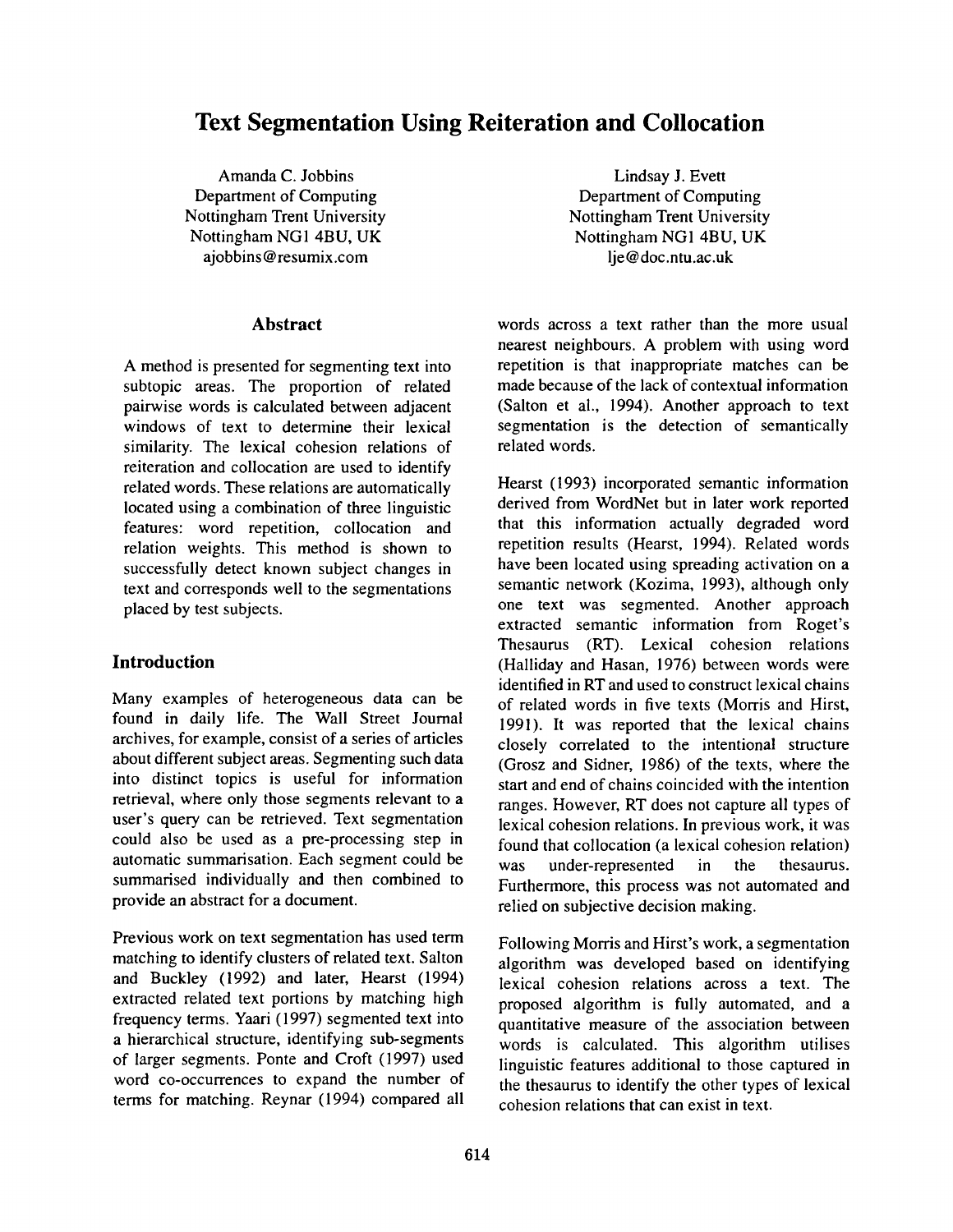#### **1 Background Theory: Lexical Cohesion**

Cohesion concerns how words in a text are related. The major work on cohesion in English was conducted by Halliday and Hasan (1976). An instance of cohesion between a pair of elements is referred to as a *tie.* Ties can be anaphoric or cataphoric, and located at both the sentential and supra-sentential level. Halliday and Hasan classified cohesion under two types: grammatical and lexical. *Grammatical cohesion* is expressed through the grammatical relations in text such as ellipsis and conjunction. *Lexical cohesion* is expressed through the vocabulary used in text and the semantic relations between those words. Identifying semantic relations in a text can be a useful indicator of its conceptual structure.

Lexical cohesion is divided into three classes: general noun, reiteration and collocation. General noun's cohesive function is both grammatical and lexical, although Halliday and Hasan's analysis showed that this class plays a minor cohesive role. Consequently, it was not further considered. Reiteration is subdivided into four cohesive effects: word repetition (e.g. *ascent* and *ascent),*  synonym (e.g. *ascent* and *climb)* which includes near-synonym and hyponym, superordinate (e.g. *ascent* and *task)* and general word (e.g. *ascent* and *thing).* The effect of general word is difficult to automatically identify because no common referent exists between the general word and the word to which it refers. A *collocation* is a predisposed combination of words, typically pairwise words, that tend to regularly co-occur (e.g. *orange* and *peel).* All semantic relations not classified under the class of reiteration are attributed to the class of collocation.

## **2 Identifying Lexical Cohesion**

To automatically detect lexical cohesion ties between pairwise words, three linguistic features were considered: word repetition, collocation and relation weights. The first two methods represent lexical cohesion relations. Word repetition is a component of the lexical cohesion class of reiteration, and collocation is a lexical cohesion class in its entirety. The remaining types of lexical

cohesion considered, include synonym and superordinate (the cohesive effect of general word was not included). These types can be identified using relation weights (Jobbins and Evett, 1998).

**Word repetition:** Word repetition ties in lexical cohesion are identified by same word matches and matches on inflections derived from the same stem. An inflected word was reduced to its stem by lookup in a lexicon (Keenan and Evett, 1989) comprising inflection and stem word pair records (e.g. "orange oranges").

**Collocation:** Collocations were extracted from a seven million word sample of the Longman English Language Corpus using the association ratio (Church and Hanks, 1990) and outputted to a lexicon. Collocations were automatically located in a text by looking up pairwise words in this lexicon. Figure 1 shows the record for the headword *orange*  followed by its collocates. For example, the pairwise words *orange* and *peel* form a collocation.

**I** 

**Figure** 1. Excerpt from the collocation lexicon.

**Relation Weights:** Relation weights quantify the amount of semantic relation between words based on the lexical organisation of RT (Jobbins and Evett, 1995). A thesaurus is a collection of synonym groups, indicating that synonym relations are captured, and the hierarchical structure of RT implies that superordinate relations are also captured. An alphabetically-ordered index of RT was generated, referred to as the Thesaurus Lexicon (TLex). Relation weights for pairwise words are calculated based on the satisfaction of one or more of four possible connections in TLex.

## **3 Proposed Segmentation Algorithm**

The proposed segmentation algorithm compares adjacent windows of sentences and determines their lexical similarity. A window size of three sentences was found to produce the best results. Multiple sentences were compared because

orange free green lemon peel red state yellow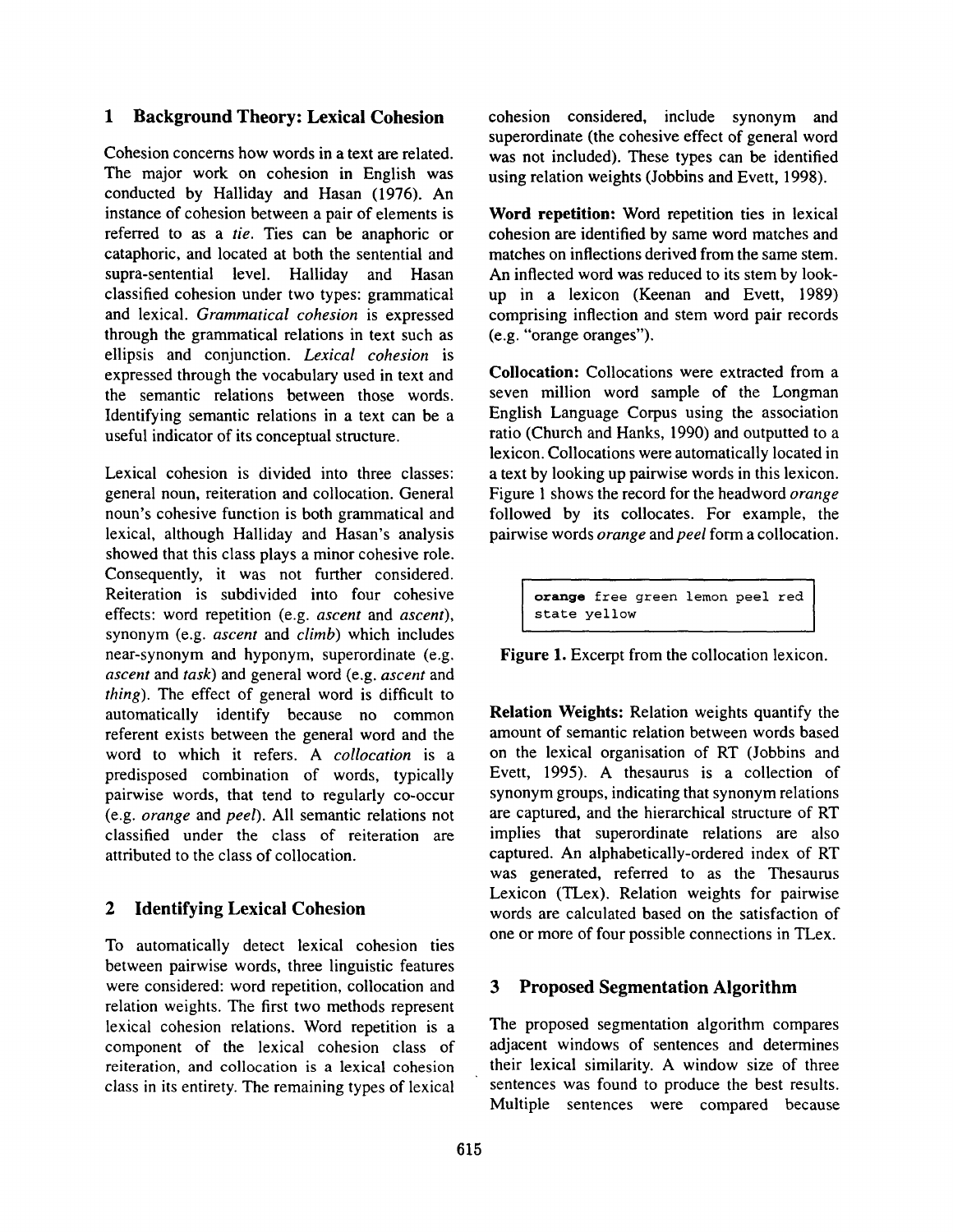calculating lexical similarity between words is too fine (Rotondo, 1984) and between individual sentences is unreliable (Salton and Buckley, 1991).

Lexical similarity is calculated for each window comparison based on the proportion of related words, and is given as a normalised score. Word repetitions are identified between identical words and words derived from the same stem. Collocations are located by looking up word pairs in the collocation lexicon. Relation weights are calculated between pairwise words according to their location in RT. The lexical similarity score indicates the amount of lexical cohesion demonstrated by two windows. Scores plotted on a graph show a series of peaks (high scores) and troughs (low scores). Low scores indicate a weak level of cohesion. Hence, a trough signals a potential subject change and texts can be segmented at these points.

# **4 Experiment 1: Locating Subject Change**

An investigation was conducted to determine whether the segmentation algorithm could reliably locate subject change in text.

**Method:** Seven topical articles of between 250 to 450 words in length were extracted from the World Wide Web. A total of 42 texts for test data were generated by concatenating pairs of these articles. Hence, each generated text consisted of two articles. The transition from the first article to the second represented a known subject change point. Previous work has identified the breaks between concatenated texts to evaluate the performance of text segmentation algorithms (Reynar, 1994; Stairmand, 1997). For each text, the troughs placed by the segmentation algorithm were compared to the location of the known subject change point in that text. An error margin of one sentence either side of this point, determined by empirical analysis, was allowed.

**Results:** Table 1 gives the results for the comparison of the troughs placed by the segmentation algorithm to the known subject change points.

|                                                    | troughs placed |           | subject change                        |  |
|----------------------------------------------------|----------------|-----------|---------------------------------------|--|
| linguistic feature                                 | average        | std. dev. | points located<br>(out of $42$ poss.) |  |
| word repetition<br>collocation                     | 7.1            | 3.16      | 41<br>(97.6%)                         |  |
| word repetition<br>relation weights                | 7.3            | 5.22      | 41<br>(97.6%)                         |  |
| word repetition                                    | 8.5            | 3.62      | 41<br>(97.6%)                         |  |
| collocation<br>relation weights                    | 5.8            | 3.70      | 40<br>$(95.2\%)$                      |  |
| word repetition<br>collocation<br>relation weights | 6.4            | 4.72      | 40<br>$(95.2\%)$                      |  |
| relation weights                                   | 7              | 4.23      | 39<br>$(92.9\%)$                      |  |
| collocation                                        | 6.3            | 3.83      | 35<br>$(83.3\%)$                      |  |

**Table** 1. Comparison of segmentation algorithm using different linguistic features.

**Discussion:** The segmentation algorithm using the linguistic features word repetition and collocation in combination achieved the best result. A total of 41 out of a possible 42 known subject change points were identified from the least number of troughs placed per text (7.1). For the text where the known subject change point went undetected, a total of three troughs were placed at sentences 6, 11 and 18. The subject change point occurred at sentence 13, just two sentences after a predicted subject change at sentence 11.

In this investigation, word repetition alone achieved better results than using either collocation or relation weights individually. The combination of word repetition with another linguistic feature improved on its individual result, where less troughs were placed per text.

## **5 Experiment 2: Test Subject Evaluation**

The objective of the current investigation was to determine whether all troughs coincide with a subject change. The troughs placed by the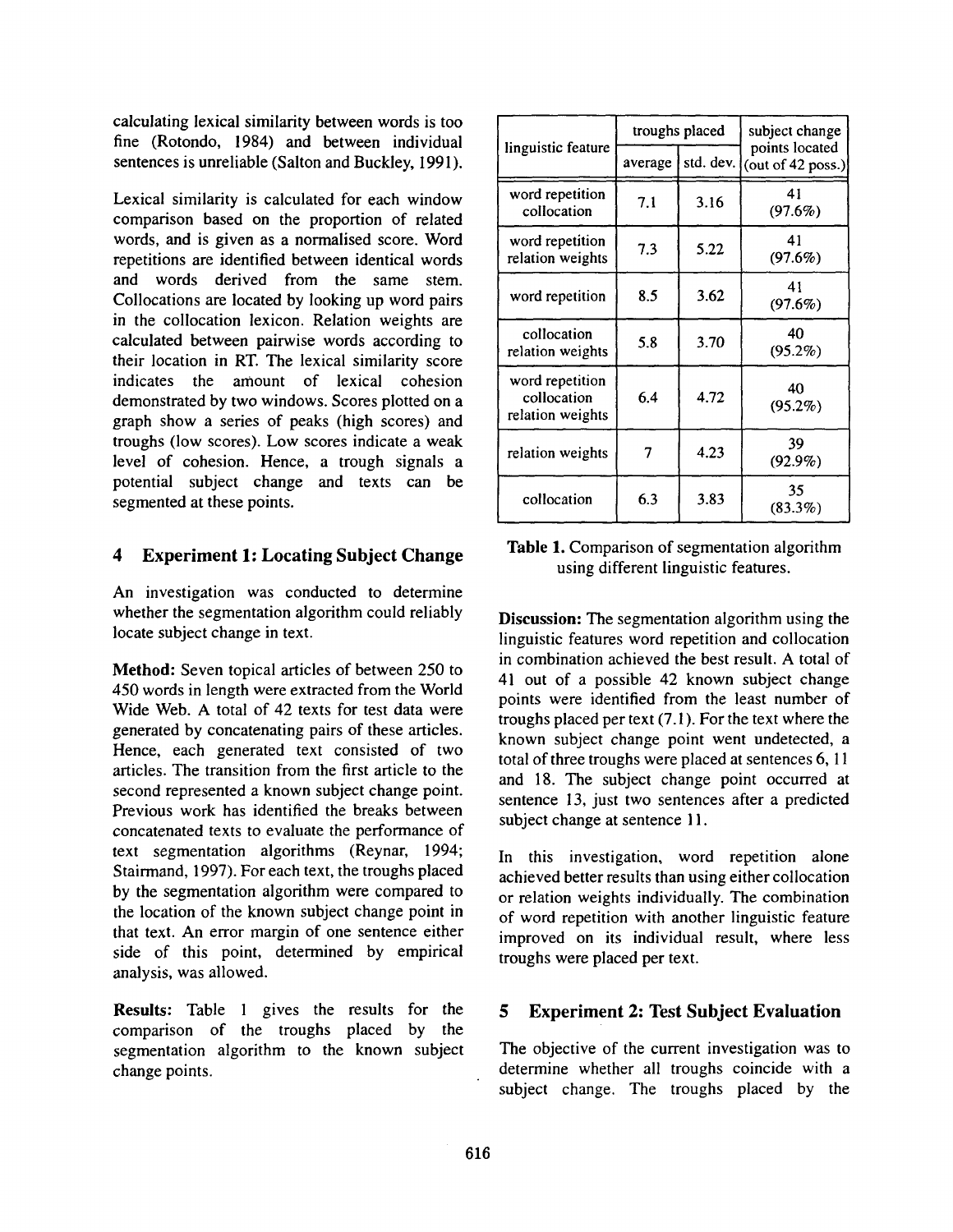algorithm were compared to the segmentations identified by test subjects for the same texts.

Method: Twenty texts were randomly selected for test data each consisting of approximately 500 words. These texts were presented to seven test subjects who were instructed to identify the sentences at which a new subject area commenced. No restriction was placed on the number of subject changes that could be identified. Segmentation points, indicating a change of subject, were determined by the agreement of three or more test subjects (Litman and Passonneau, 1996). Adjacent segmentation points were treated as one point because it is likely that they refer to the same subject change.

The troughs placed by the segmentation algorithm were compared to the segmentation points identified by the test subjects. In Experiment 1, the top five approaches investigated identified at least 40 out of 42 known subject change points. Due to that success, these five approaches were applied in this experiment. To evaluate the results, the information retrieval metrics precision and recall were used. These metrics have tended to be adopted for the assessment of text segmentation algorithms, but they do not provide a scale of correctness (Beeferman et al., 1997). The degree to which a segmentation point was 'missed' by a trough, for instance, is not considered. Allowing an error margin provides some degree of flexibility. An error margin of two sentences either side of a segmentation point was used by Hearst (1993) and Reynar (1994) allowed three sentences. In this investigation, an error margin of two sentences was considered.

Results: Table 2 gives the mean values for the comparison of troughs placed by the segmentation algorithm to the segmentation points identified by the test subjects for all the texts.

Discussion: The segmentation algorithm using word repetition and relation weights in combination achieved mean precision and recall rates of 0.80 and 0.69, respectively. For 9 out of the 20 texts segmented, all troughs were relevant. Therefore, many of the troughs placed by the segmentation algorithm represented valid subject

| linguistic<br>feature                              | mean values for all texts |                   |                  |       |      |  |  |
|----------------------------------------------------|---------------------------|-------------------|------------------|-------|------|--|--|
|                                                    | relevant                  | relevant<br>found | nonrel.<br>found | prec. | rec. |  |  |
| word repetition<br>relation weights                | 4.50                      | 3.10              | 1.00             | 0.80  | 0.69 |  |  |
| word repetition<br>collocation                     | 4.50                      | 2.80              | 0.85             | 0.80  | 0.62 |  |  |
| word repetition<br>collocation<br>relation weights | 4.50                      | 2.80              | 0.85             | 0.80  | 0.62 |  |  |
| collocation<br>relation weights                    | 4.50                      | 2.75              | 0.90             | 0.80  | 0.60 |  |  |
| word repetition                                    | 4.50                      | 2.50              | 0.95             | 0.78  | 0.56 |  |  |

Table 2. Comparison of troughs to segmentation points placed by the test subjects.

changes. Both word repetition in combination with collocation and all three features in combination also achieved a precision rate of 0.80 but attained a lower recall rate of 0.62. These results demonstrate that supplementing word repetition with other linguistic features can improve text segmentation. As an example, a text segmentation algorithm developed by Hearst (1994) based on word repetition alone attained inferior precision and recall rates of 0.66 and 0.61.

In this investigation, recall rates tended to be lower than precision rates because the algorithm identified fewer segments (4.1 per text) than the test subjects (4.5). Each text was only 500 words in length and was related to a specific subject area. These factors limited the degree of subject change that occurred. Consequently, the test subjects tended to identify subject changes that were more subtle than the algorithm could detect.

#### **Conclusion**

The text segmentation algorithm developed used three linguistic features to automatically detect lexical cohesion relations across windows. The combination of features word repetition and relation weights produced the best precision and recall rates of 0.80 and 0.69. When used in